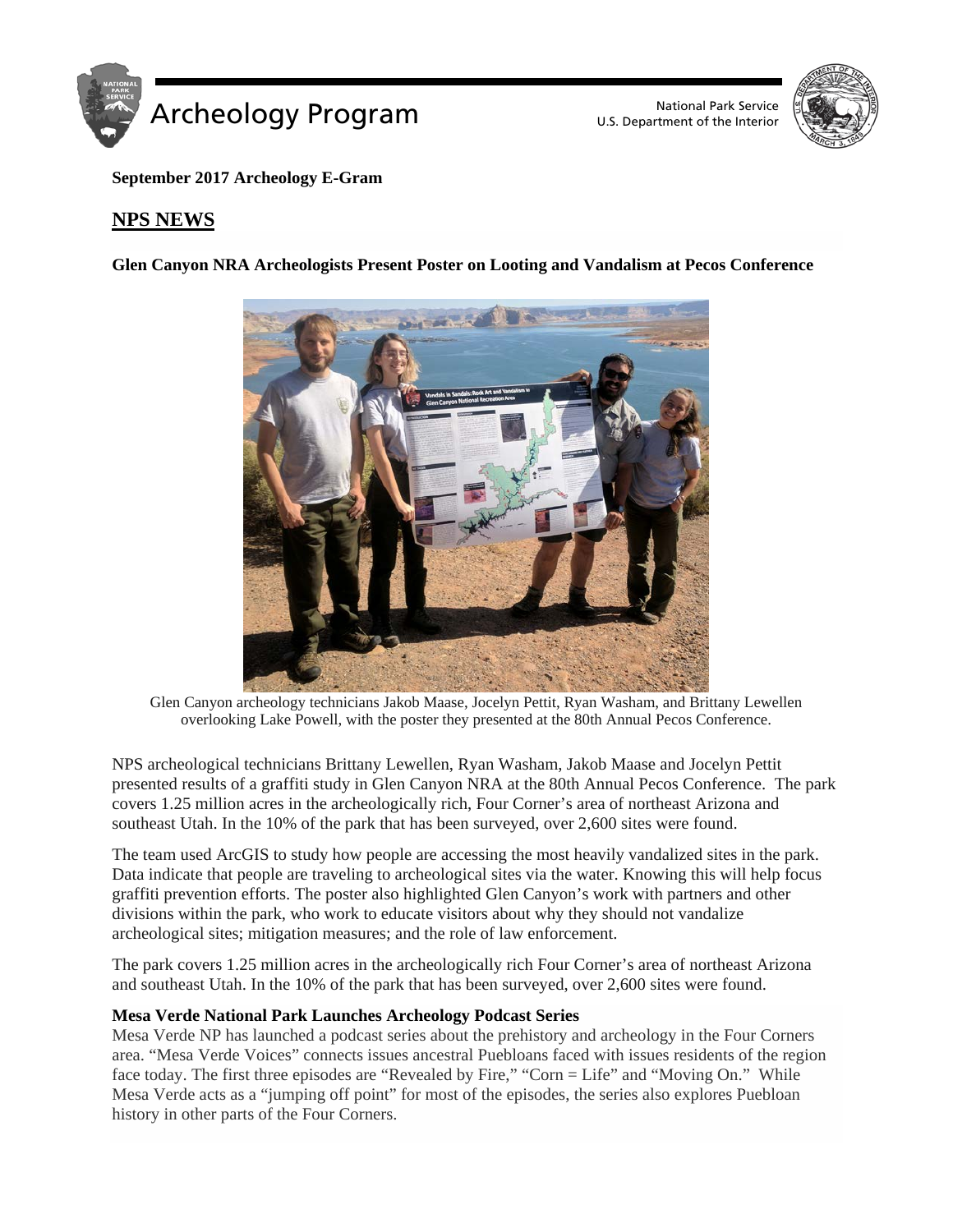The podcast is a result of a partnership between the national park, Mesa Verde Museum Association, KSJD Public Radio and Mesa Verde Country Tourism Bureau. Producers have secured funding for five new episodes for the 2018 season. The project is funded by grants from the Ballantine Family Fund, Mesa Verde Museum Association and Mesa Verde Country.

The podcasts are also designed to be used as driving tours of Mesa Verde NP. Visitors are encouraged to download episodes in advance because Wi-Fi can be unreliable in the park. The episodes are available for free on iTunes or at [mesaverdevoices.org.](https://www.mesaverdevoices.org/)

Mesa Verde Country Tourism Bureau also has launched the "Ancient Voices" podcast to guide visitors through the Canyons of the Ancients NM. Funded by a grant from the Colorado Tourism Office, the series is available for free on Mesa Verde Country's website at <http://www.mesaverdecountry.com/ancient-voices/>



*From story in Durango Herald*

Children dig holes for mangrove saplings as volunteers help stabilize the shoreline at De Soto National Memorial. (Photo: Zack Wittman)

# **Citizen Science Volunteers Help Restore Shoreline at De Soto National Memorial**

Eighty volunteers donated 400 hours to assist archeologists from the NPS Southeast Archeological Center (SEAC) and De Soto NM staff to create "living shorelines" that restore native habitats and protect eroded coastline and threatened archeological resources in the park.

Traditionally, "hard armoring" using rocks, revetment, and seawalls have been used to protect eroding shorelines. While these techniques protect archeological sites, they can impede water flow and retard habitat restoration. Living shorelines are "soft" techniques that use shell and living plants such as mangrove. While providing a protective buffer against boat wakes, storm surges, and erosion, they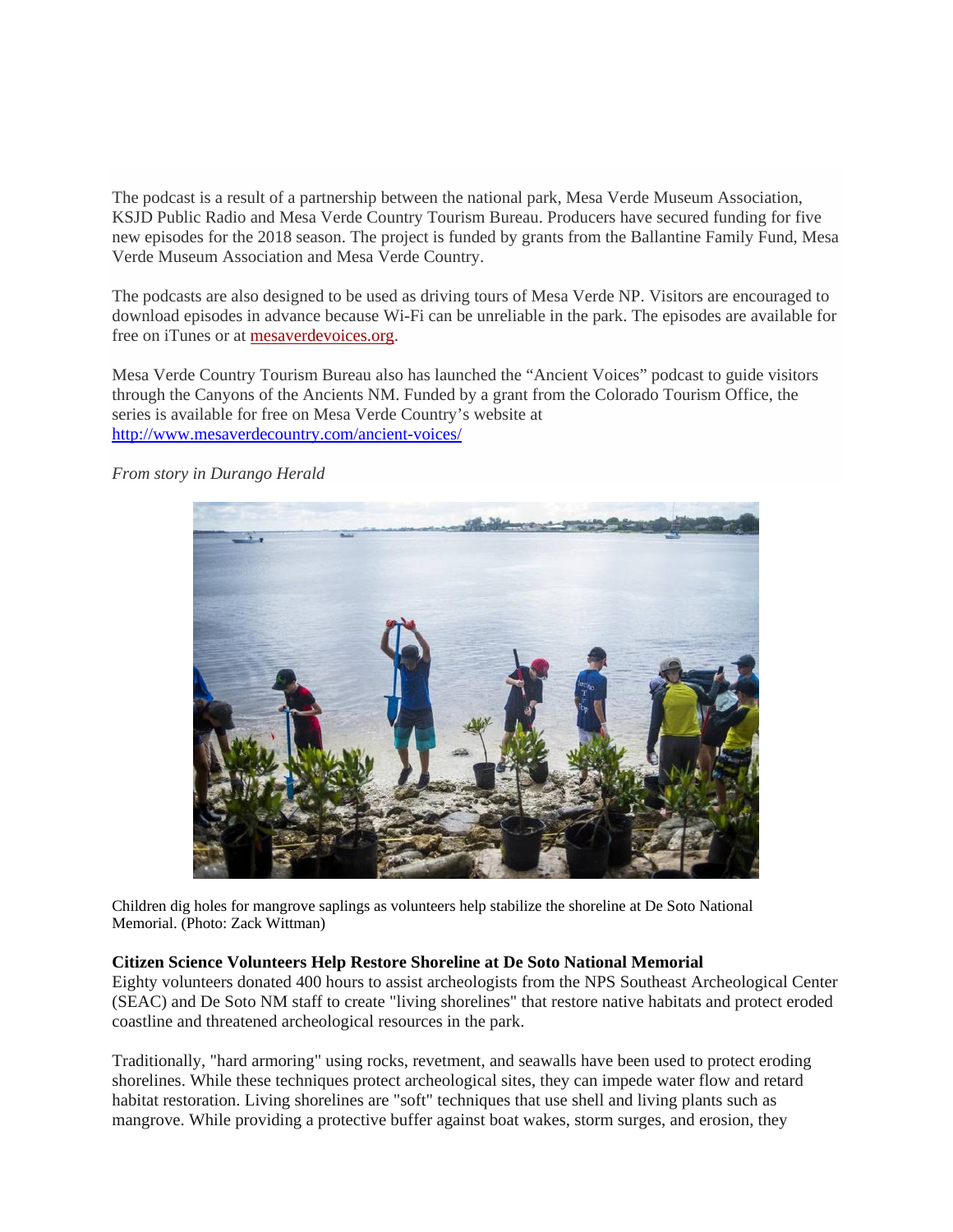promote living landscapes. If successful, oysters will colonize and create reefs, and mangroves will filter water, trap sediment, and "grow" the shoreline to protect archeological resources.

Using oyster shells donated from restaurants through the "Shuck & Share" program organized by the Marine Discovery Center, New Smyrna Beach, Florida, shells were placed into marine-grade mesh bags. After "curating" for months, the bagged shells are ready to become substrate. Mangrove seedlings were grown until the age of three through partnerships with public schools, and universities. Over 1500 shell bags and 300 mangrove trees were deployed during the project. Over the next year, these plots will be carefully monitored and studied.

Marine biologists from the University of Central Florida (UCF), members of the Coastal Conservation Association, local Boy Scouts, and the Florida Public Archaeology Network (FPAN) also participated in the project.

### *By Margo Schwadron*

#### **NPS Park Cultural Landscapes Program Posts Introduction to Cultural Landscapes** The NPS Park Cultural Landscapes Program has posted on their website *Cultural Landscapes 101*, a visual introduction to cultural landscapes of the national park system.

It includes a set of posters to celebrate the 101st birthday of the NPS. During August 2017, parks and programs used the "101" opportunity to introduce the basics of related activities, highlight lesser-known places and stories, and encourage visitors to discover new areas. *Cultural Landscapes 101* and *Landscape Characteristics 101* present the fundamentals of NPS cultural landscapes and can be enjoyed by both preservation professionals and those who are new to cultural landscapes.

The materials were developed by NPS staff and interns Lia Nigro, Rich Freitas, Mary Scales English, Meg Frisbee, Dinah Gewalt, Fielding Link, Kelsey Mork, David Hasty, Roberta Young, Chris Beagan, Vida Germano, Daniel Weldon, Emily Kambic, and Julie McGilvray.

To view, download, and explore the posters, go to [https://www.nps.gov/articles/cultural-landscapes-](https://www.nps.gov/articles/cultural-landscapes-101.htm)[101.htm](https://www.nps.gov/articles/cultural-landscapes-101.htm)

#### **Call to Action #3-History Lesson Team Develops, Shares Resources**

The team that led Call to Action #3-History Lesson has developed resources to help NPS history practitioners design, implement, and evaluate dynamic history programming for our Second Century. *Best Practices for History Lessons and History Discovery Events* gathers ideas, resources, and exemplary history projects and programming that create a foundation for practicing engaged and relevant history. These tools and ideas can be scaled up or down. They can be used by folks doing historical interpretation within the NPS, as well as those outside of the agency looking for best practices in connecting people, places, and histories.

Explore "Best Practices for History Lessons and History Discovery Events" at [https://www.nps.gov/articles/series.htm?id=76AEAA2B-1DD8-B71B-0BDC55E305DD4006.](https://www.nps.gov/articles/series.htm?id=76AEAA2B-1DD8-B71B-0BDC55E305DD4006)

Also, check out some of the great work of our peers, including archeologists, that inspired us to produce these guidelines and resources at [https://www.nps.gov/articles/history-discovery-events-gallery.htm.](https://www.nps.gov/articles/history-discovery-events-gallery.htm)  Among the featured History Lessons are *Linking Hispanic Heritage Through Archeology* and *The Urban Archeology Corps in Richmond, VA*.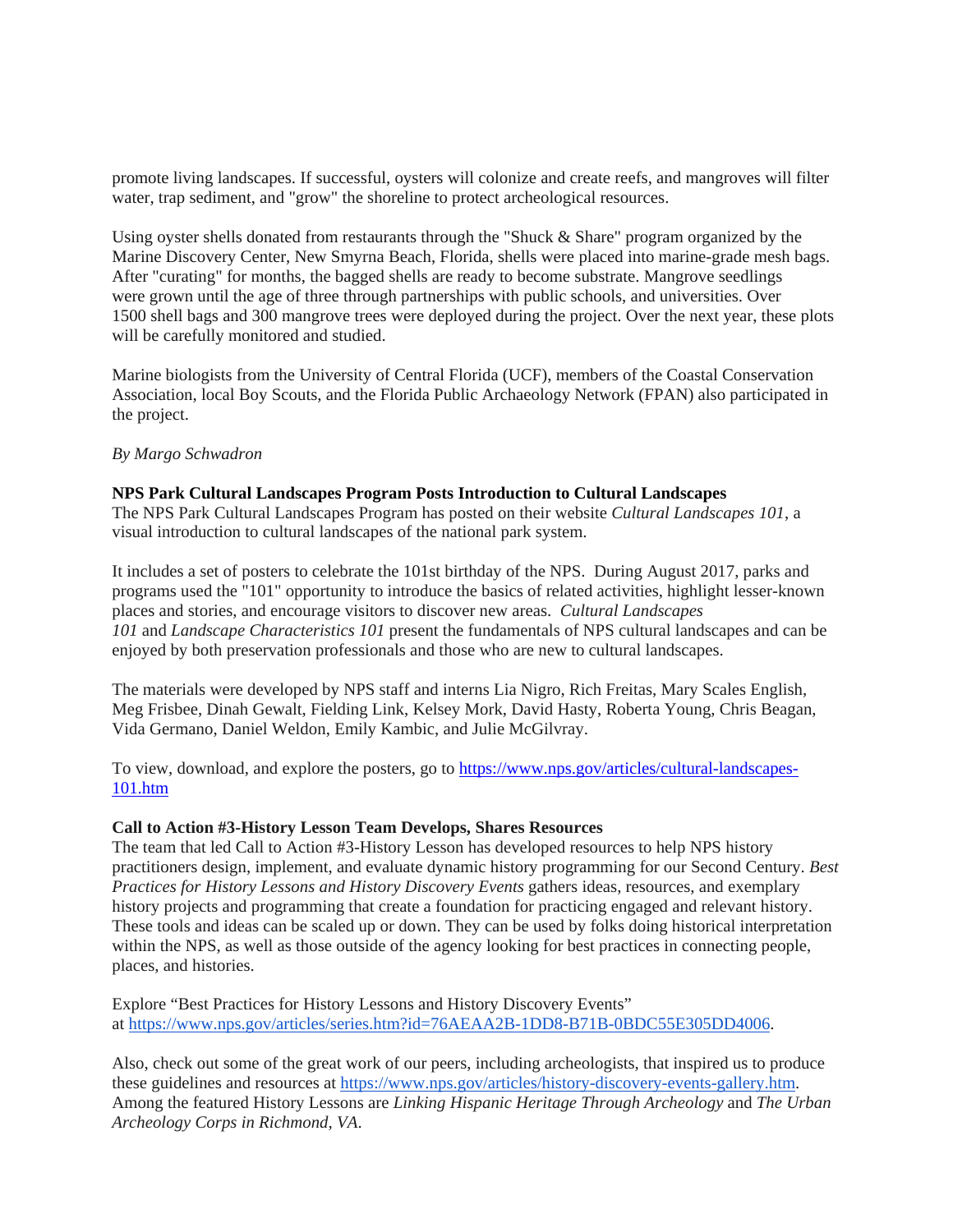**Contact:** Lu Ann Jones, NPS Oral Historian, luann\_jones@nps.gov

## **National Park Service Finalizes Guidance on Plant Gathering Regulation**

The NPS has finalized public guidance for the NPS Plant Gathering Regulation (36 CFR 2.6). *Tribal Leaders Guide to the National Park Service Plant Gathering Regulation* provides guidance on how to request and develop a plant gathering agreement with the NPS. Here is additional information:

- The main public website for the NPS Plant Gathering Regulation is [https://www.nps.gov/history/tribes/final\\_rule.htm](https://www.nps.gov/history/tribes/final_rule.htm) or click "NPS Plant Gathering Regulation" from [nps.gov/tribes](http://nps.gov/tribes)
- The Tribal Leaders Guide will also be posted on the public NPS websites for the American Indian Liaison Office and the Cultural Anthropology Program.
- A new NPS e-mail address: [plant\\_gathering@nps.gov](mailto:plant_gathering@nps.gov) has been established to receive questions from both NPS employees and the public.
- Coming Soon: American Indian Liaison Office and the Cultural Anthropology Program is working on a centralized internal location to post all existing information regarding the regulation so that it is available 24-7 for NPS employees.

The NPS Plant Gathering Regulation was finalized on August 8, 2016. It provides a mechanism for federally recognized Indian tribes to negotiate and enter into a plant gathering agreement with the NPS to continue cultural traditions that pre-date the establishment of a park unit. The regulation can be found at: [https://federalregister.gov/a/2016-16434.](https://federalregister.gov/a/2016-16434)

# **National Park Service Awards Historic Preservation Grants to Native American Groups**

The NPS has announced the award of \$517,471 in Tribal Heritage grants to 14 American Indian and Native Alaskan organizations to support the protection of America's native cultures. Projects funded by these grants will document histories, preserve traditional and performing arts, conduct surveys of historical and archeological sites, protect historic properties, and provide education and training for participants of historic preservation programs.

Administered by the NPS, Tribal Heritage grants are appropriated annually by Congress from the Historic Preservation Fund, which is funded through Outer Continental Shelf oil lease revenues. More than 600 Tribal Heritage grants have been awarded throughout the previous 26 years of the program.

More information about Tribal Heritage grants can be found online at [www.nps.gov/thpo/tribal](http://link.email.dynect.net/link.php?DynEngagement=true&H=WAA0HYy4enWklLGLVOCoftvRiKxkwcx7028A%2BNZlWSzSEaUD3cyAX7GV5vfHsxB7vE7yGO77gvAeJ%2FmSQ2UsXe85hE7zwtbAKN4o4NnHuH4CEU2iWemMAHfXuwjjCzwv&G=0&R=http%3A%2F%2Fwww.nps.gov%2Fthpo%2Ftribal-heritage%2Findex.html&I=20170816184754.0000002154bd%40mail6-33-usnbn1&X=MHwxMDQ2NzU4OjU5OTQ5MzU4MzQ2NDAwMDk2MjhhMTBiZjs%3D&S=f02-RQdh0W8R706tlaD_H4oMayxJRkjzSM7A2-gsFqw)[heritage/index.html.](http://link.email.dynect.net/link.php?DynEngagement=true&H=WAA0HYy4enWklLGLVOCoftvRiKxkwcx7028A%2BNZlWSzSEaUD3cyAX7GV5vfHsxB7vE7yGO77gvAeJ%2FmSQ2UsXe85hE7zwtbAKN4o4NnHuH4CEU2iWemMAHfXuwjjCzwv&G=0&R=http%3A%2F%2Fwww.nps.gov%2Fthpo%2Ftribal-heritage%2Findex.html&I=20170816184754.0000002154bd%40mail6-33-usnbn1&X=MHwxMDQ2NzU4OjU5OTQ5MzU4MzQ2NDAwMDk2MjhhMTBiZjs%3D&S=f02-RQdh0W8R706tlaD_H4oMayxJRkjzSM7A2-gsFqw)

#### **Yucca House National Monument Expansion Gets County Approval**

A long-standing access issue at Yucca House NM is one step closer to being resolved. Montezuma County commissioners agreed to support a key land donation to the monument so the public access point could be relocated off a ranchers' land.

In 2014, rancher Larry Pickens asked the county to abandon Road 20.5, which accesses Yucca House NM because tourist traffic and parking interfered with his farming operation. The request was denied because the federal public road easement through the rancher's land can't be abandoned until another access point is created. Conservationists Bernard and Nancy Karwick offered to donate to the NPS a 160-acre parcel adjacent to Yucca House, allowing for a new access point.

Problem solved? No. In 2017, county commissioners passed a No Net Loss of Private Lands ordinance. The ordinance requires a federal land agency that acquires private land to be put in the public domain has to offer an equal amount of federal land to the private sector. The commissioners' main complaint had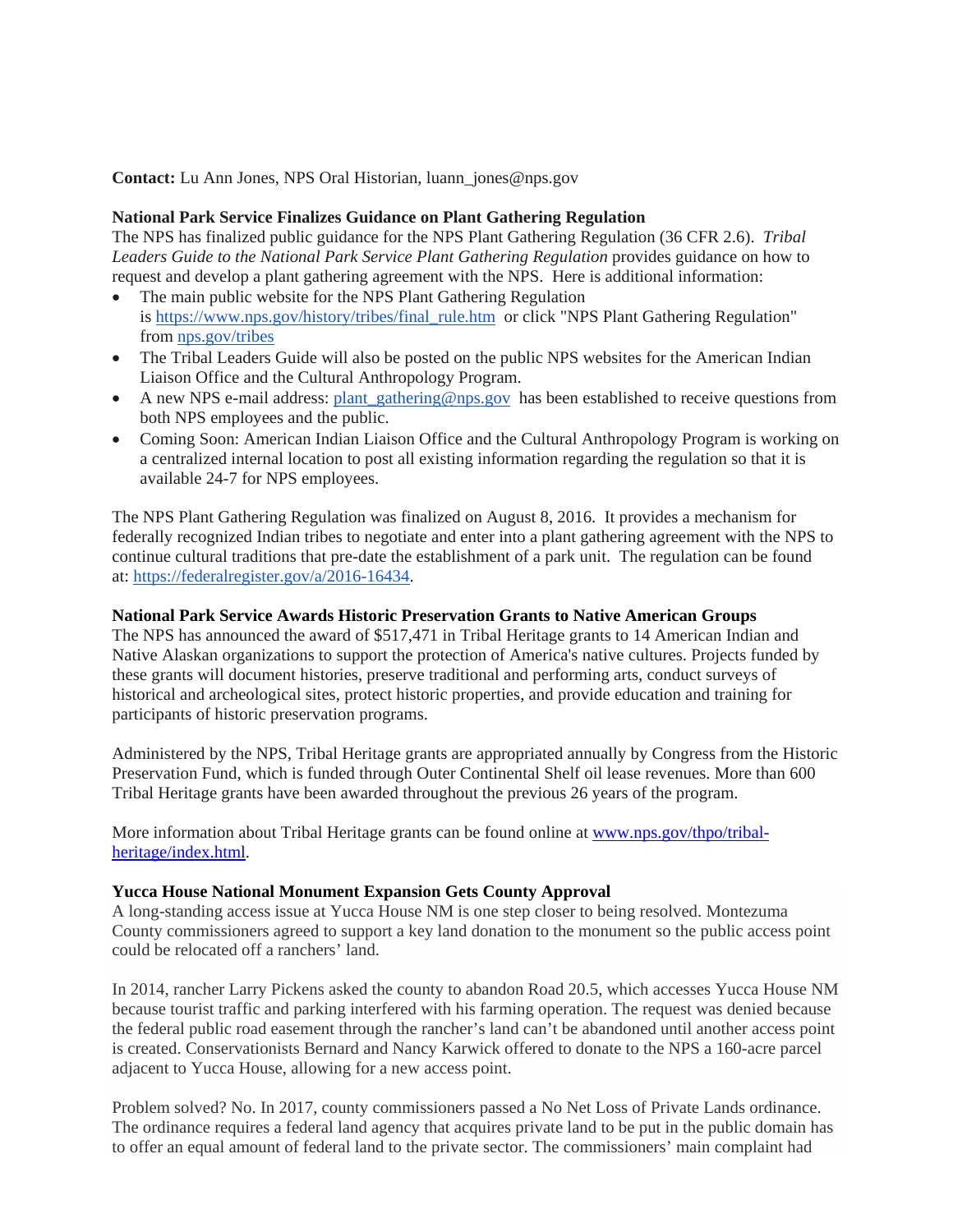been purchases by Canyons of the Ancients NM of 12,000 acres of private inholdings and archeologicalrich bordering land from what has been "willing sellers." The No Net Loss policy created a "standstill," on the Yucca House issue because Congress and potential bill sponsors needed county support to approve the land donation that would enlarge the monument.

Recently, however, the commissioners recognized that their original vote for the land donation happened before the No Net Loss policy took effect, and they again voted 3-0 to support the donation.

The secluded Yucca House National Monument was established in 1919, and is surrounded by a ranch. The 800-year old, unexcavated pueblo village has the ruins of 600 rooms, 100 kivas, several towers, multiple plazas, unexplained structures, and one great kiva.

#### *From story by Jim Mimiaga Journal Staff Writer*

### **Ancestral Connections at Guadalupe Mountains National Park**

September 14-17, 2017, the Mescalero Apache Tribe of New Mexico held a Blessing Feast to celebrate the Guadalupe Mountains and the aboriginal lands that they hold sacred. This was the first of ceremonial events that will take place in the next four years at sacred mountain sites in New Mexico and Texas.

Guadalupe Mountains National Park was honored to host the event. On September 16, the tribe and a BLM representative presented three programs at the visitor center. The topics included a film on the Mescalero Apache Tribal history and their Nde Bizaa Language program, caves of the Guadalupe Mountains, and a presentation on Mescalero foods and uses of native plants.

An elder of the tribe shared his thoughts on the event. He said, "Last night, here, I listened to the song of the coyote, I have not shared his song in these mountains since I was a boy. It's good to return."

#### *By Elizabeth Jackson*

#### **Chiricahua National Monument Celebrates Buffalo Soldiers**

Chiricahua NM displayed exhibits at the Visitor Center September 4-30, 2017, to honor Buffalo Soldiers. In 1885-1886 Buffalo Soldiers patrolled Bonita Canyon, that became part of Chiricahua NM. One exhibit describes the past and future archeological work in Bonita Canyon to document the Buffalo Soldiers' encampment. Kristina Whitney, the park archeologist, developed this exhibit.

Another exhibit focuses on Colonel Charles Young and the Buffalo Soldiers. Young was the highest ranking African American officer in the US Army until his death in 1922. He was a West Point graduate, a university professor, a military attaché to Haiti under President Theodore Roosevelt, and the first African American national park Superintendent. This exhibit is on loan from the Charles Young Buffalo Soldiers NM in Ohio.

For more information about Chiricahua NM, go to www.nps.gov/chir. For further information about Charles Young or the Buffalo Soldiers, go to [www.nps.gov/chyo.](http://www.nps.gov/chyo)

*By Libby Schaaf*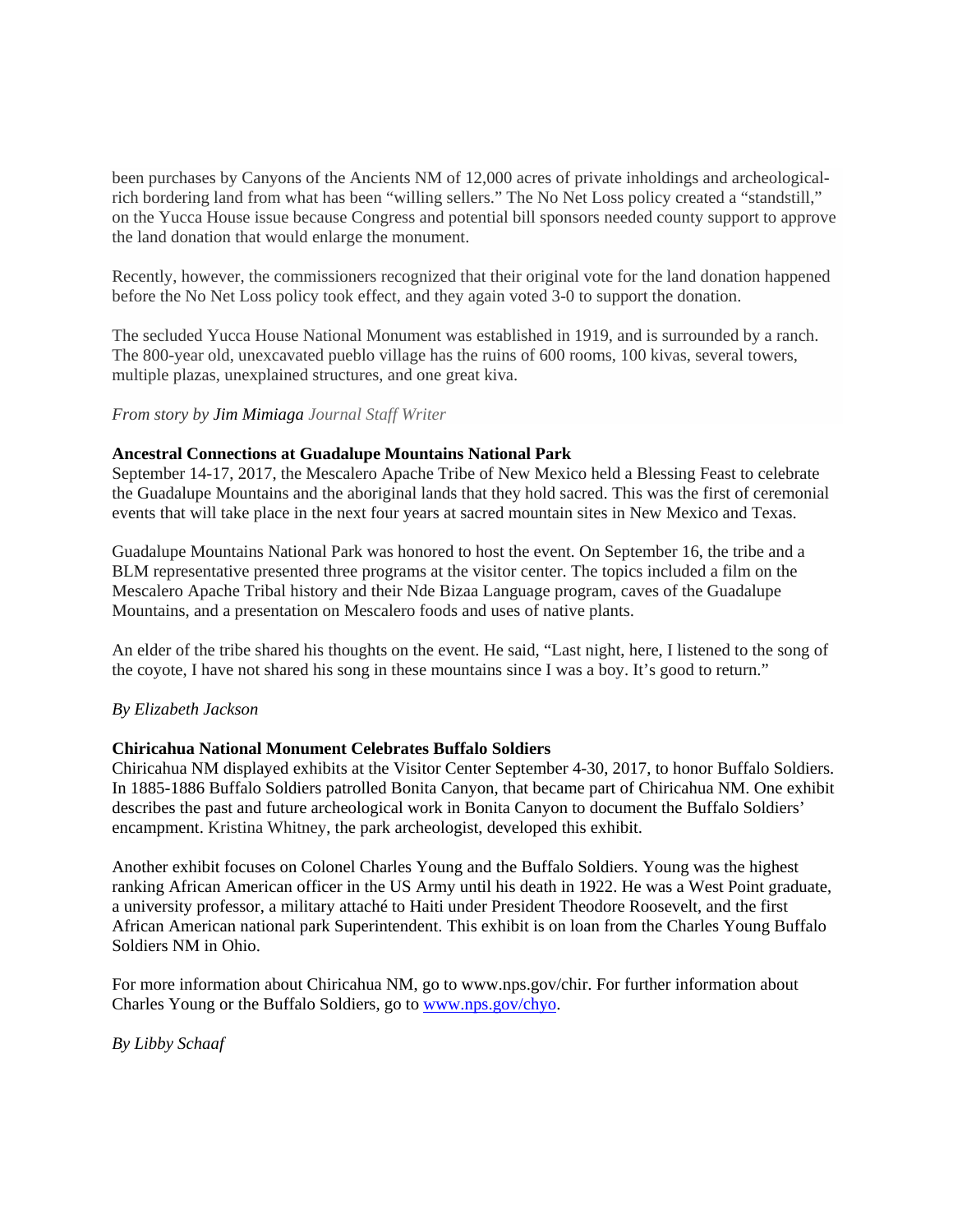# **FEDERAL NEWS**

## **New Archeological Sites in Alaska**

Archeologists at Colorado State University's Center for the Environmental Management of Military Lands (CEMML) have made discoveries placing Native Americans in Alaska 14,000 years ago. The sites are located on 1.6 million acres of land at Fort Wainwright, southeast of Fairbanks. Julie Esdale and her team have uncovered tools and the remains of bison, mammoth, elk and other large game at sites used by nomadic hunters in the region.

Two sites are particularly important: McDonald Creek in the Blair Lakes Archaeological District, and the Delta River Overlook in the Heart of the Glaciers Archaeological District. The McDonald Creek site is the second oldest in Alaska, dating to the late Pleistocene epoch. Esdale, working with Kelly Graf, Texas A&M, has found evidence of people camping at the site at least three times in the past: 14,000, 12,000 and 6,000 years ago. Stone tools – most of them flakes created when sharpening projectile points – have been uncovered, along with bison, mammoth and waterfowl remains.

The Delta River Overlook is a campsite with evidence of occupation at least 12 times from 12,000 to 2,000 years ago. Esdale's team is working with Ben Potter, University of Alaska at the site. Together they have uncovered stone tools, fire pits, and remains of bison, elk, caribou, waterfowl and small mammals. Some of the artifacts were buried under more than 12 feet of silt deposited over the centuries.

CEMML works with the Army, Air Force, U.S. Army Corps of Engineers and other federal agencies on lands managed by the U.S. government. CEMML scientists provide, among other services, natural and cultural resources management.

#### **Interagency Fire Planning Committee Releases New Resource Advisor Guide**

The revised READ Guide is now available. Renew your knowledge and familiarize yourself with the various aspects of Resource Advising!

The Resource Advisor provides professional knowledge and expertise for the protection of natural, cultural, special management areas, and other resources within an emergency incident such as wildfires or after floods and hurricanes; or planned events. The NPS always needs more Archeology Resource Advisors. If you are interested in becoming a READ, contact the Fire Program Manager in your park.

To download a copy of the Guide, go to <https://www.nwcg.gov/sites/default/files/publications/pms313.pdf>

### **Archeologists Call for More Protection for Chaco Region**

Archeologists have issued a report calling for more protection of the area surrounding Chaco Culture NHP, saying increased oil and gas development has the potential to destroy the landscape of the Chaco culture. They have asked for the federal government to make permanent a 10-mile buffer zone around Chaco park.

The report comes as federal officials revamp a management plan that will guide development as more companies look to tap shale deposits in the San Juan Basin, already one of the nation's largest natural gas fields. Archeologist Paul Reed contributed to and edited the report, which includes essays by Anna Sofaer, Robert Weiner, and Richard Friedman; G. B. Cornucopia; Carolyn Heitman and Sean Field; and Ruth Van Dyke.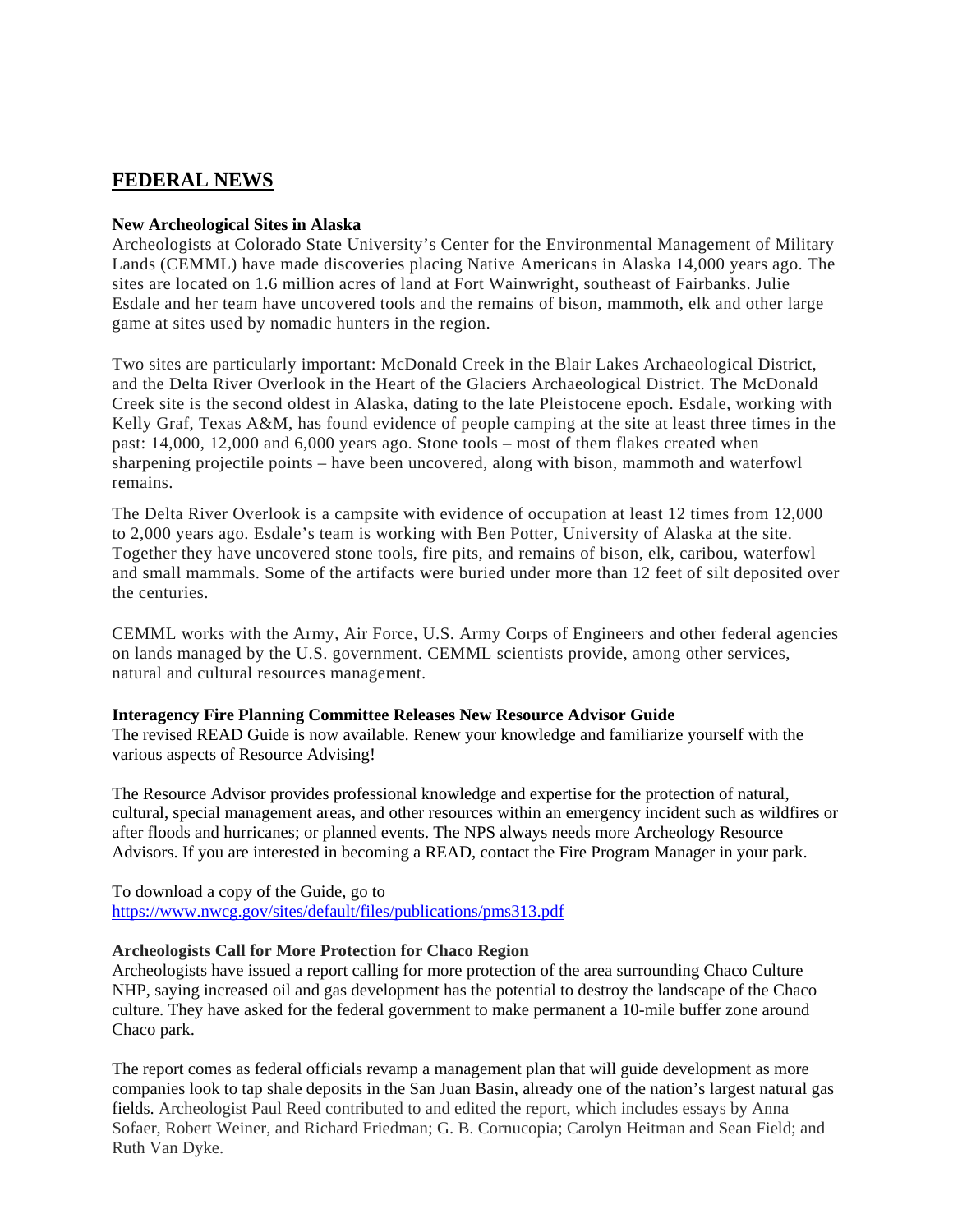The report details new research using satellite and laser-imaging tools that has uncovered previously indiscernible sections of roads that connect sites throughout northwestern New Mexico. Research also has provided insight into the importance of the landscape to whatever activities were drawing people to Chaco centuries ago. Researchers noted less tangible features, like unobstructed views to distant buttes or mountain peaks.

A World Heritage Site, Chaco and its outlying archeological remnants have become the focus of the fight over expanded drilling. Environmentalists have long complained about pollution from fossil fuel extraction and coal-fired power plants in the region, and now tribal leaders have joined in with concerns about the potential effects on cultural resources. Park staff also raised concerns about light pollution from oil and gas operations. Chaco was the site of the first national park observatory and has been recognized for its dark skies.

The archeologists argue that existing regulations do a good job of protecting physical sites but that there is no consideration of less tangible aspects. The Bureau of Land Management followed the letter of the law in protecting the site but allowed for 12 pump jacks to be installed within view of the great houses. The nearest one is less than a mile away.

Industry officials say developers can operate in a way that protects significant sites.

*From report by Susan Montoya Bryan, Associated Press*



# **The Federal Archeologist's Bookshelf**

*Aquatic Adaptations and the Adoption of Arctic Pottery Technology: Results of Residue Analysis* by Shelby L. Anderson, Shannon Tushingham, and Tammy Buonasera. American Antiquity 82(3), 2017, 452-479.

One of the most interesting (because it involves food!) and longstanding challenges in hunter-gatherer studies is understanding the causes of the adoption of ceramics. Pottery is usually a big commitment for a foraging group, because ceramic vessels tend to be heavier and more fragile than membranes (skin, gut, etc.), basketry, or wood, and represent a significant labor and resource investment in mining clay, preparing temper, and collecting firewood. However, as the authors of this study point out, ceramics have many advantages. Under the appropriate conditions, the adoption of ceramics would be a logical choice for food processing and storage.

In northern Alaska, the geographical focus for this study, Anderson et al. recognize two major pottery traditions: one associated with pre- 1500 BP Choris and Norton sites; and one associated with post-1500 BP Birnirk, Thule, and late pre-contact sites. Earliest pottery, for the most part, post-dates 2300 BP, is found primarily in coastal sites, and shows a north to south chronological trend. To glean this information, the team examined a breath-taking 45,000 site forms and 15,000 site reports. They include a detailed and extensive table of information on pottery sites in Alaska in the article.

Given the moist climate, short production season, and lack of fuel for firing, what were the advantages of pottery for prehistoric Alaskan populations? Anderson et al. suggest that pottery may play a crucial role in the rendering of fish and whale oil and argue that the adoption of pottery in Alaska may be linked to expansion of reliance on marine resources. They test this hypothesis by conducting chemical analyses of 20 pottery samples dating to 2700-200 BP from loci on Cape Krusenstern in western Alaska. They looked for bio-markers identifying specific taxa and that indicated that the vessel was heated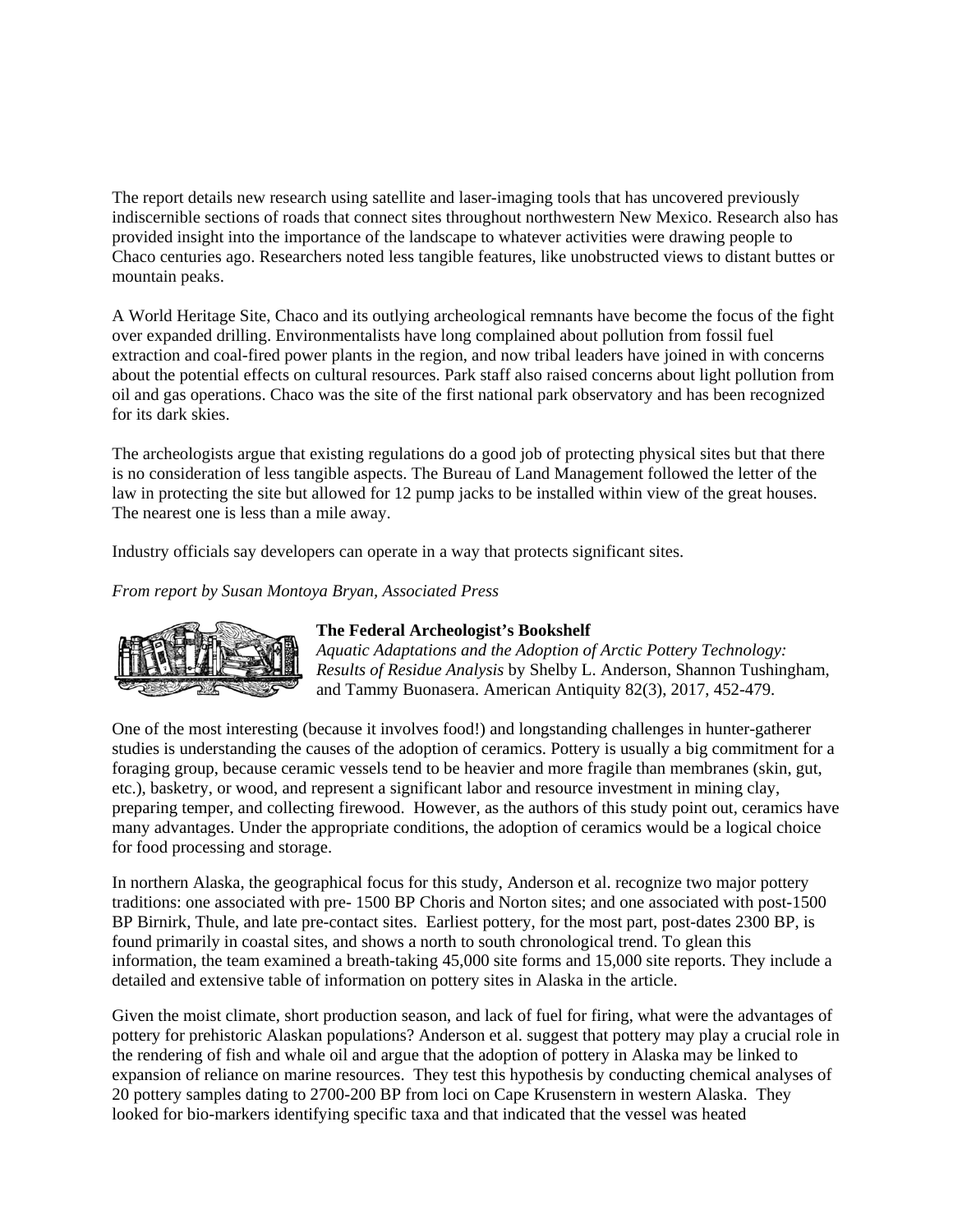"Criteria Used to Interpret Lipid Sources" and "Residue Analysis Results" carefully demonstrates the organic chemical logic of their hypotheses and findings. (Those of you who did not take Organic Chemistry might want to skip this part. However, to understand the Discussion, consult footnotes in Table 3 for meanings of the acronyms.) The findings suggest that the ceramics were used to process freshwater fish and terrestrial mammal species, and not marine fish or whale. As the authors point out, however, these results are preliminary and not definitive. Compound-specific isotopic baseline data are needed for taxa from the region, and larger samples of pottery pre-dating 1500 BP, to refine the analysis.

It would also be useful to unpack 'marine organisms.' Do these taxa include mussels and clams? In other areas of the world, women, children, and elderly people contribute small but reliable amounts of protein and fat to the diet that become critical when hunters' efforts are unsuccessful. This is the same sector of the population that is most likely to have made pottery. Identifying marine invertebrates in ceramic vessels has the potential to illuminate important dietary components that are often obscure.

This study is but one in a larger research program examining the history of habitation on Cape Krusenstern funded bu the NPS. The research is a nice example of a Cooperative Ecosystem Study Unit partnership.

(Correction: In the August issue of the E-Gram, we commented that the author of the reviewed article, Lynn Gamble, did not mention Channel Islands NP was manager of the El Monton site. In fact, the NPS is not the manager of Site 333. It is located on an inholding in the park, and is managed by The Nature Conservancy. Our apologies for any misconceptions.)

## **International Archaeology Day**

International Archaeology Day (IAD) is right around the corner! In 2017, IAD takes place on October 21. NPS is a sponsor and collaborating institution for IAD. Let's make it a big day for archeology!

Hosting archeology events on or around October 21? Sign up to be a collaborating organization and register events on the International Archaeology Day website, which is hosted by the Archaeological Institute of America. AIA will help the NPS promote its IAD events. Encourage your partner organizations to register, as well.

Parks can promote their IAD events in the CMS, over social media, and through public affairs. Archeology and Communications Program folks will draw on the IAD database to promote your events over social media.

- Learn more about International Archaeology Day: <https://www.archaeological.org/archaeologyday> • Sign up to be a collaborating organization:
- <https://www.archaeological.org/archaeologyday/CollaboratingOrganizationInfo>
- Post your event to the IAD database: <https://www.archaeological.org/archaeologyday/events>
- Find a media toolkit, hashtags for social media, and printable posters: <https://www.archaeological.org/archaeologyday/about>

# **GRANTS AND TRAINING**

(No announcements submitted.)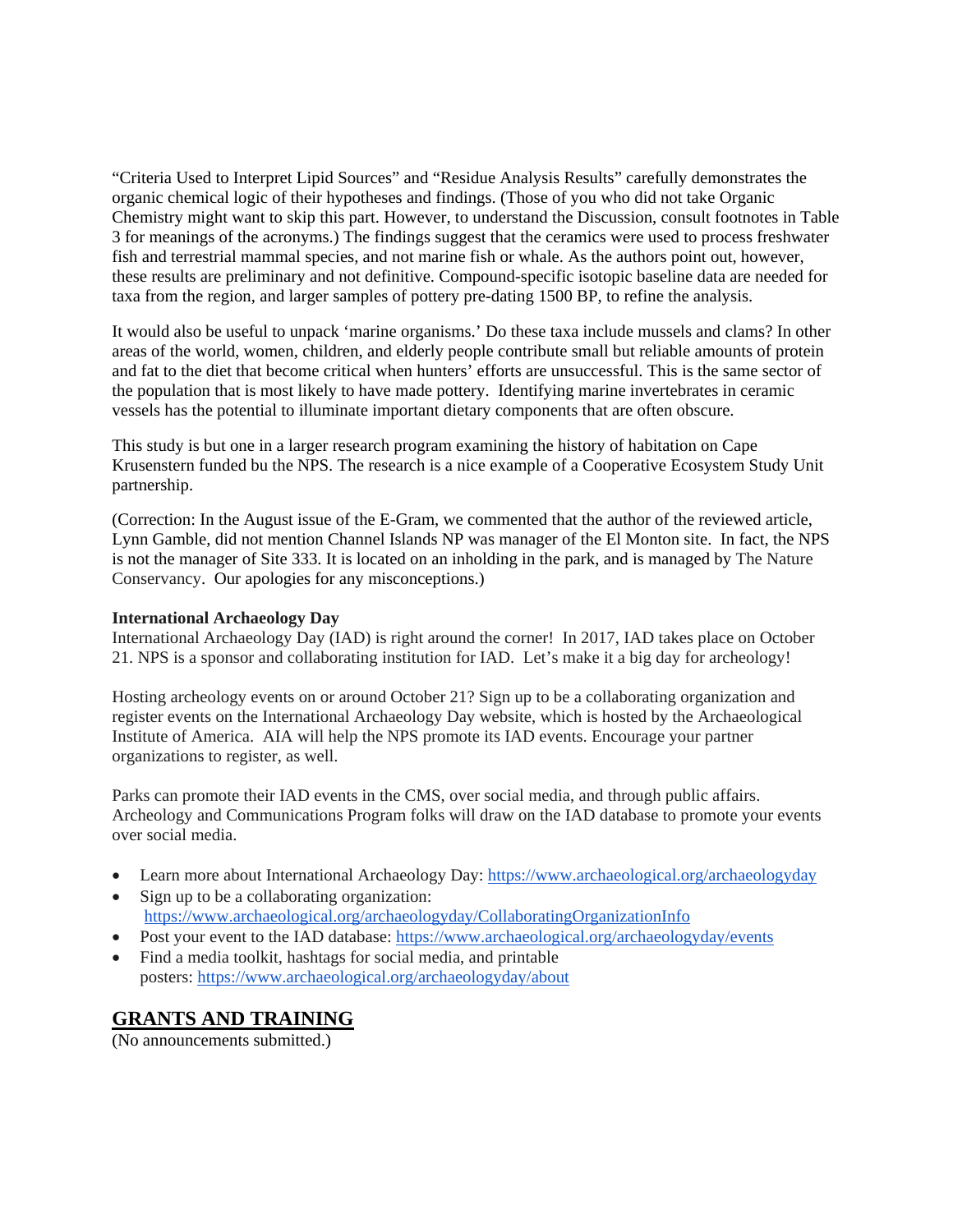#### **SLIGHTLY OFF-TOPIC: [New Experiment Reveals Secret Behind 200,000-Year-Old Neanderthal](http://gizmodo.com/new-experiment-reveals-secret-behind-200-000-year-old-n-1798636925)  [Glue](http://gizmodo.com/new-experiment-reveals-secret-behind-200-000-year-old-n-1798636925)** *From story by George Dvorsky, Gizmodo*



Tar collected in a birch bark "container." (Image: Paul Kozowyk)

We typically think of fire, stone tools, and language as the "killer apps" of early human development, but the ability to glue stuff together was as much of a transformative technology as any of these. Over a hundred thousand years ago, Neanderthals used tar to bind objects together, yet scientists have struggled to understand how they were able to produce this sticky substance. A new experiment reveals the likely technique used by Neanderthals, and how they converted tree bark into an ancient form of glue. New research reveals the ingenuity and intellectual capacities of Neanderthals, and the likely method used to produce this ancient adhesive.

Based on archeological evidence, we know that Neanderthals were manufacturing tar during the Middle Pleistocene Era. The oldest traces of this practice date back to a site in Italy during a time when only Neanderthals were present in Europe. Similar tar lumps and adhesive residues have also been found in Germany, the oldest of which dates back some 120,000 years ago. The Neanderthals used tar for hafting. It was a force multiplier in engineering, allowing them to think outside the box and build completely new sets of tools.

What makes the presence of tar at this early stage in history so intriguing, however, is that Neanderthals were making adhesives thousands of years before the invention of ceramics, which by the time of the ancient Mesopotamians was being used to produce tar in vast quantities.

For years, archeologists have suspected that Neanderthals performed dry distillation of birch bark to synthesize tar, but the exact method remained a mystery—particularly owing to the absence of durable containers that could be used to cook the stuff up from base materials. Attempts by scientists to replicate the suspected Neanderthal process produced tar in miniscule amounts and far short of what would be required for hafting.

A research team led by Paul Kozowyk from Leiden University has replicated the distillation process. Tar can be derived from the dry distillation of organic materials, typically birch bark or pine wood, so Kozowyk's team sought to reproduce tar with these substances and the cooking methods likely at the disposal of the Neanderthals.

It's very likely that the Neanderthals stumbled upon the idea while sitting around the campfire. "A tightly rolled piece of birch bark simply left in a fire and removed when partially burned, once opened, will sometimes contain small traces of tar inside the roll along the burned edge," explained the authors. "Not enough to haft a tool, but enough to recognize a sticky substance."

With this in mind, the researchers applied three different methods while recording the amount of fuel, materials, temperatures, and tar yield for each technique. Their results were compared to artifacts to see if they were on the right (or wrong) track. By the end of the experiments, the researchers found that it was entirely possible to create tar in the required quantities using even the simplest method, which required minimal temperature control, an ash mound, and birch bark.

"A simple bark roll in hot ashes can produce enough tar to haft a small tool, and repeating this process several times (simultaneously) can produce the quantities known from the archaeological record," write